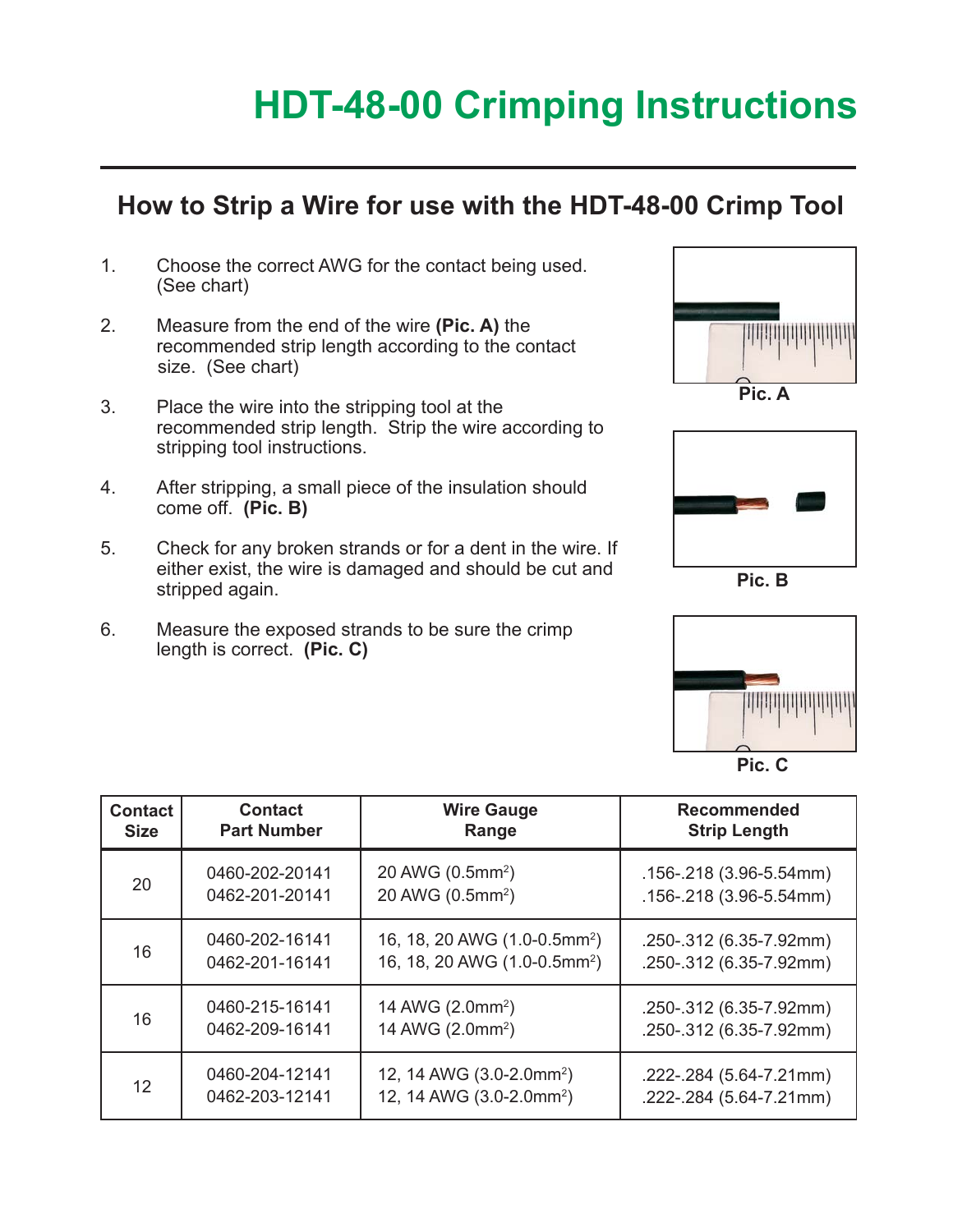## **How to Crimp with the HDT-48-00 Hand Tool**

- 1. Strip insulation from wire. Please see Page 1 for wire stripping instructions.
- 2. Raise selector knob and rotate until arrow is aligned with wire gauge to be crimped **(Pic. A)**.
- 3. Loosen lock nut, turn adjusting screw in until it stops. **(Pic. B)**.
- 4. Insert contact **(See Pic. C for insertion point)**, turn adjusting screw clockwise out until contact is flush or a bit above flush with indentor cover. Tighten lock nut.
- 5. Insert wire in contact **(Pic. D)**. Contact must be centered between indicators. Close handles until the handles stop.
- 6. Release handles and remove crimped contact.
- 7. When completed, correct assembly can be checked visually. When stripped, insulation should expose a conductor length that will pass beyond the inspection hole in the contact. There should be about .025" to .100" of conductor between the contact and the insulation on the wire.

# *After crimping, check for:*

- 1. Damaged wire strands.<br>2. Missing wire strands.
- Missing wire strands.
- 3. Wire strands not entering the contact barrel or splayed wires.
- 4. Wire not inserted to the proper depth in the contact, not visible through inspection hole.

If any of the above conditions exist. Please discard the contact, re-cut and strip the wire, and start the crimping process over.

*For more detailed crimp specifi cations see envelope drawing for HDT-48-00.*





**Pic. A**



**Pic. B**



**Pic. C**



**Pic. D**